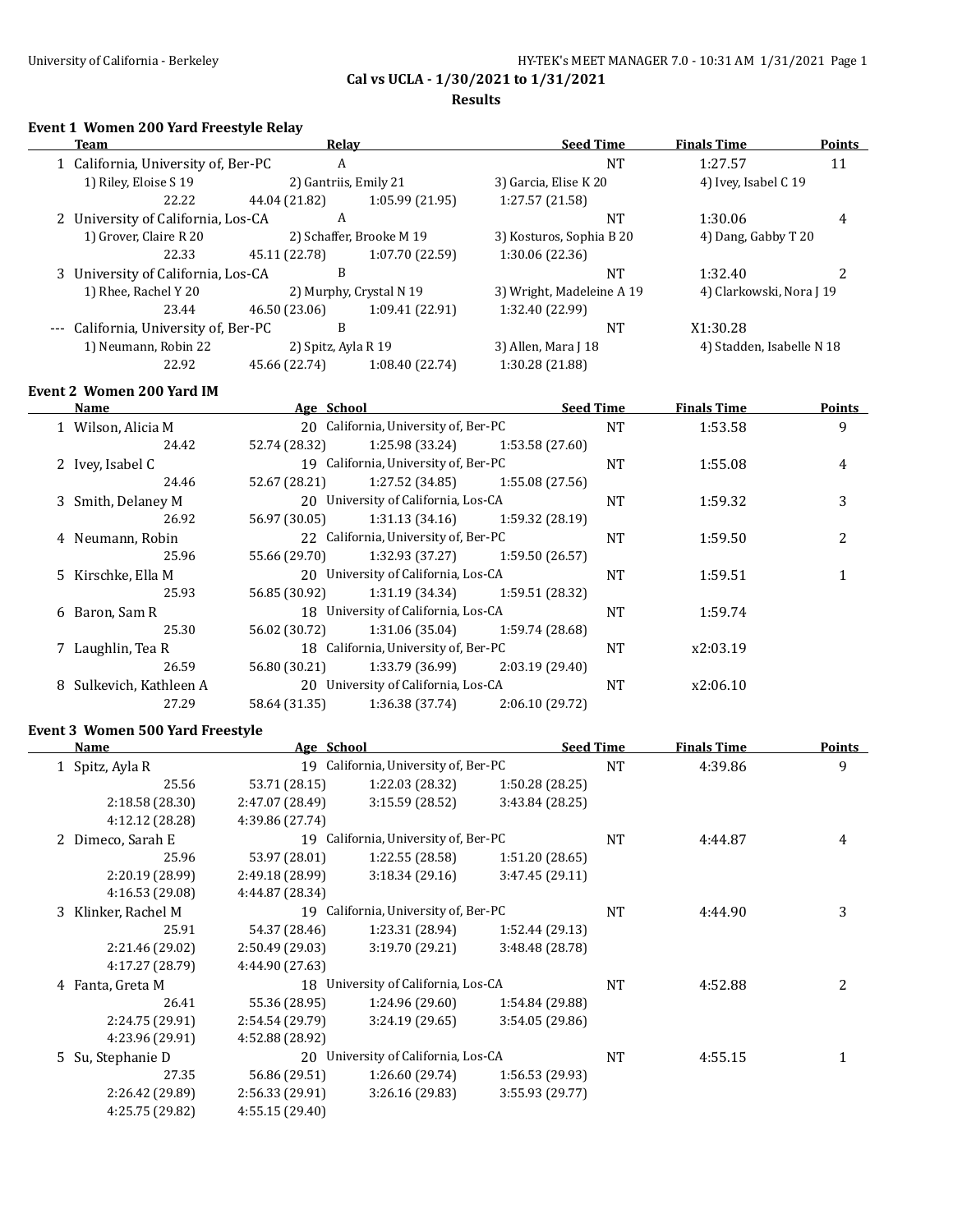### **Results**

## **(Event 3 Women 500 Yard Freestyle)**

| <b>Name</b>           | Age School      |                                      | <b>Seed Time</b> |    | <b>Finals Time</b> | <b>Points</b> |
|-----------------------|-----------------|--------------------------------------|------------------|----|--------------------|---------------|
| 6 Hawkins, Daniella D | 19              | University of California, Los-CA     |                  | NT | 4:56.31            |               |
| 27.01                 | 56.60 (29.59)   | 1:26.68 (30.08)                      | 1:56.57 (29.89)  |    |                    |               |
| 2:26.65(30.08)        | 2:56.79(30.14)  | 3:27.25 (30.46)                      | 3:57.48 (30.23)  |    |                    |               |
| 4:26.99 (29.51)       | 4:56.31 (29.32) |                                      |                  |    |                    |               |
| 7 Allen, Mara J       |                 | 18 California, University of, Ber-PC |                  | NT | x4:58.45           |               |
| 26.41                 | 55.14 (28.73)   | 1:24.80 (29.66)                      | 1:55.01(30.21)   |    |                    |               |
| 2:25.49 (30.48)       | 2:56.05(30.56)  | 3:26.57(30.52)                       | 3:57.55 (30.98)  |    |                    |               |
| 4:28.24 (30.69)       | 4:58.45 (30.21) |                                      |                  |    |                    |               |
| 8 Johnson, Lauryn M   | 19              | University of California, Los-CA     |                  | NT | x4:59.59           |               |
| 27.02                 | 56.72 (29.70)   | 1:27.00 (30.28)                      | 1:57.60(30.60)   |    |                    |               |
| 2:28.06 (30.46)       | 2:58.57(30.51)  | 3:29.31 (30.74)                      | 3:59.60 (30.29)  |    |                    |               |
| 4:29.73 (30.13)       | 4:59.59 (29.86) |                                      |                  |    |                    |               |

#### **Event 4 Women 100 Yard Breaststroke**

|   | Name                  | Age School                           | <b>Seed Time</b> | <b>Finals Time</b> | Points |
|---|-----------------------|--------------------------------------|------------------|--------------------|--------|
|   | 1 Rajic, Ema          | 20 California, University of, Ber-PC | NT               | 58.91              | 9      |
|   | 27.77                 | 58.91 (31.14)                        |                  |                    |        |
|   | 2 Grover, Claire R    | 20 University of California, Los-CA  | NT               | 59.91              | 4      |
|   | 27.95                 | 59.91 (31.96)                        |                  |                    |        |
|   | 3 Harrison, Ali N     | 21 California, University of, Ber-PC | NT               | 1:01.13            | 3      |
|   | 28.97                 | 1:01.13(32.16)                       |                  |                    |        |
|   | 4 Rhee, Rachel Y      | 20 University of California, Los-CA  | NT               | 1:02.67            | 2      |
|   | 29.50                 | 1:02.67(33.17)                       |                  |                    |        |
|   | 5 Tuck, Natalie E     | 21 California, University of, Ber-PC | NT               | 1:03.91            |        |
|   | 30.21                 | 1:03.91 (33.70)                      |                  |                    |        |
| 6 | Skorus-Neely, Alexa C | 21 California, University of, Ber-PC | NT               | x1:06.48           |        |
|   | 31.47                 | 1:06.48 (35.01)                      |                  |                    |        |

### **Event 5 Women 200 Yard Backstroke**

| Name                  | Age School    |                                      |                 | <b>Seed Time</b> | <b>Finals Time</b> | <b>Points</b> |
|-----------------------|---------------|--------------------------------------|-----------------|------------------|--------------------|---------------|
| 1 Stadden, Isabelle N |               | 18 California, University of, Ber-PC |                 | <b>NT</b>        | 1:51.17            | 9             |
| 26.30                 | 54.31 (28.01) | 1:23.20 (28.89)                      | 1:51.17 (27.97) |                  |                    |               |
| 2 Wilson, Alicia M    |               | 20 California, University of, Ber-PC |                 | <b>NT</b>        | 1:53.96            | 4             |
| 26.63                 | 55.14 (28.51) | 1:24.36 (29.22)                      | 1:53.96 (29.60) |                  |                    |               |
| 3 Howard, Abriana R   |               | 20 University of California, Los-CA  |                 | <b>NT</b>        | 1:55.57            | 3             |
| 27.27                 | 56.48 (29.21) | 1:26.05 (29.57)                      | 1:55.57 (29.52) |                  |                    |               |
| 4 Laughlin, Tea R     |               | 18 California, University of, Ber-PC |                 | <b>NT</b>        | 1:58.22            | 2             |
| 27.69                 | 57.47 (29.78) | 1:28.06 (30.59)                      | 1:58.22(30.16)  |                  |                    |               |
| 5 Smith, Delaney M    |               | 20 University of California, Los-CA  |                 | <b>NT</b>        | 1:58.84            |               |
| 28.62                 | 58.65 (30.03) | 1:28.86 (30.21)                      | 1:58.84 (29.98) |                  |                    |               |
| 6 Kirschke, Ella M    |               | 20 University of California, Los-CA  |                 | <b>NT</b>        | 1:59.77            |               |
| 28.28                 | 58.29 (30.01) | 1:28.94 (30.65)                      | 1:59.77 (30.83) |                  |                    |               |
| 7 Sommer, Katrina A   |               | 19 University of California, Los-CA  |                 | <b>NT</b>        | x2:02.36           |               |
| 28.08                 | 58.58 (30.50) | 1:30.19(31.61)                       | 2:02.36(32.17)  |                  |                    |               |
| 8 Riley, Isabella     |               | 18 California, University of, Ber-PC |                 | <b>NT</b>        | x2:02.72           |               |
| 28.45                 | 59.49 (31.04) | 1:30.91 (31.42)                      | 2:02.72 (31.81) |                  |                    |               |

## **Event 6 Women 100 Yard Freestyle**

| Name              | Age School                           | <b>Seed Time</b> | <b>Finals Time</b> | <b>Points</b> |
|-------------------|--------------------------------------|------------------|--------------------|---------------|
| 1 Ivey, Isabel C  | 19 California, University of, Ber-PC | NΊ               | 47.53              |               |
| 22.88             | 47.53 (24.65)                        |                  |                    |               |
| 2 Gantriis, Emily | 21 California, University of, Ber-PC | NΊ               | 48.68              | ᅭ             |
| 23.34             | 48.68 (25.34)                        |                  |                    |               |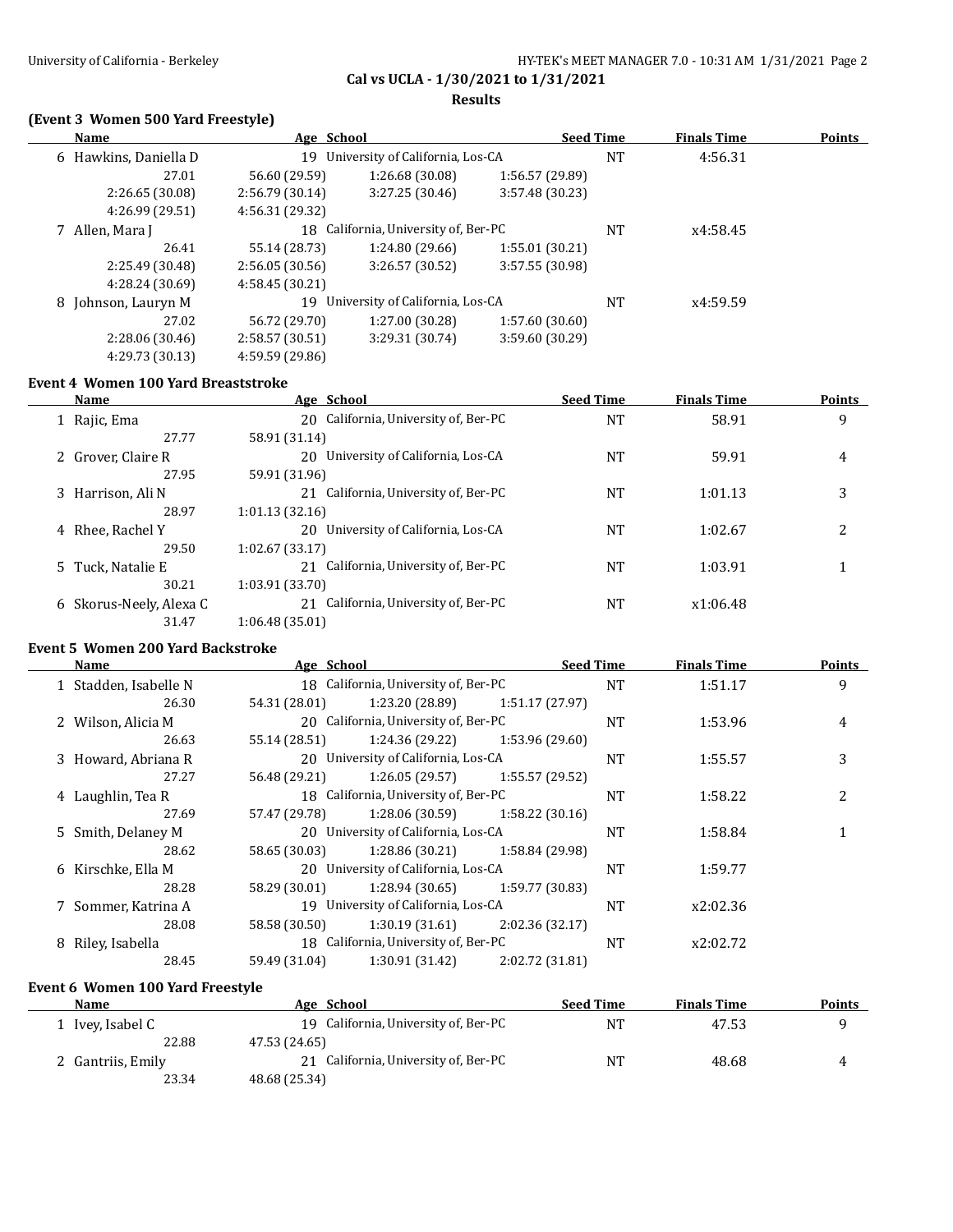# **Cal vs UCLA - 1/30/2021 to 1/31/2021 Results**

## **(Event 6 Women 100 Yard Freestyle)**

| Name                 | Age School                             | <b>Seed Time</b> | <b>Finals Time</b> | <b>Points</b> |
|----------------------|----------------------------------------|------------------|--------------------|---------------|
| 3 Riley, Eloise S    | 19 California, University of, Ber-PC   | NT               | 48.88              | 3             |
| 23.60                | 48.88 (25.28)                          |                  |                    |               |
| 4 Kosturos, Sophia B | 20 University of California, Los-CA    | <b>NT</b>        | 49.42              | າ             |
| 23.81                | 49.42 (25.61)                          |                  |                    |               |
| 5 Schaffer, Brooke M | 19 University of California, Los-CA    | <b>NT</b>        | 49.91              |               |
| 23.88                | 49.91 (26.03)                          |                  |                    |               |
| 6 Dang, Gabby T      | 20 University of California, Los-CA    | NT               | 50.44              |               |
| 24.52                | 50.44 (25.92)                          |                  |                    |               |
| 7 Clarkowski, Nora J | University of California, Los-CA<br>19 | NT               | x51.22             |               |
| 24.53                | 51.22 (26.69)                          |                  |                    |               |

### **Event 7 Women 200 Yard Butterfly**

|   | <b>Name</b>            | Age School    |                                      |                 | <b>Seed Time</b> | <b>Finals Time</b> | <b>Points</b> |
|---|------------------------|---------------|--------------------------------------|-----------------|------------------|--------------------|---------------|
|   | 1 Klinker, Rachel M    |               | 19 California, University of, Ber-PC |                 | <b>NT</b>        | 1:53.51            | 9             |
|   | 25.76                  | 53.98 (28.22) | 1:23.32 (29.34)                      | 1:53.51(30.19)  |                  |                    |               |
|   | 2 Baron, Sam R         |               | 18 University of California, Los-CA  |                 | NT               | 1:58.14            | 4             |
|   | 25.52                  | 55.00 (29.48) | 1:25.56 (30.56)                      | 1:58.14(32.58)  |                  |                    |               |
|   | 3 Dimeco, Sarah E      |               | 19 California, University of, Ber-PC |                 | NT               | 1:59.80            | 3             |
|   | 27.44                  | 58.08 (30.64) | 1:29.08(31.00)                       | 1:59.80 (30.72) |                  |                    |               |
|   | 4 Bailey, Elizabeth M  |               | 21 California, University of, Ber-PC |                 | NT               | 2:02.65            | າ             |
|   | 27.29                  | 57.84 (30.55) | 1:29.87 (32.03)                      | 2:02.65 (32.78) |                  |                    |               |
|   | 5 Clarkowski, Sophie M |               | 20 University of California, Los-CA  |                 | NT               | 2:03.12            |               |
|   | 27.44                  | 58.60 (31.16) | 1:30.28(31.68)                       | 2:03.12 (32.84) |                  |                    |               |
| 6 | Wilson, Maya M         |               | 18 University of California, Los-CA  |                 | <b>NT</b>        | 2:03.37            |               |
|   | 27.41                  | 57.68 (30.27) | 1:30.07 (32.39)                      | 2:03.37 (33.30) |                  |                    |               |

### **Event 8 Women 400 Yard Medley Relay**

| Team                                | Relay            |                        | <b>Seed Time</b>        | <b>Finals Time</b>        | <b>Points</b> |
|-------------------------------------|------------------|------------------------|-------------------------|---------------------------|---------------|
| 1 California, University of, Ber-PC | A                |                        | <b>NT</b>               | 3:32.40                   | 11            |
| 1) Stadden, Isabelle N 18           |                  | 2) Harrison, Ali N 21  | 3) Garcia, Elise K 20   | 4) Gantriis, Emily 21     |               |
| 24.82                               | 51.24 (51.24)    | 1:19.84(28.60)         | 1:52.27 (1:01.03)       |                           |               |
| 2:16.55 (24.28)                     | 2:44.77 (52.50)  | 3:07.32(22.55)         | 3:32.40 (47.63)         |                           |               |
| 2 California, University of, Ber-PC | B                |                        | <b>NT</b>               | 3:33.10                   | 4             |
| 1) Spitz, Ayla R 19                 | 2) Rajic, Ema 20 |                        | 3) Klinker, Rachel M 19 | 4) Neumann, Robin 22      |               |
| 25.95                               | 53.60 (53.60)    | 1:20.93 (27.33)        | 1:52.66 (59.06)         |                           |               |
| 2:16.60 (23.94)                     | 2:44.28 (51.62)  | 3:07.71 (23.43)        | 3:33.10 (48.82)         |                           |               |
| 3 University of California, Los-CA  | A                |                        | <b>NT</b>               | 3:35.28                   |               |
| 1) Kosturos, Sophia B 20            |                  | 2) Grover, Claire R 20 | 3) Dang, Gabby T 20     | 4) Schaffer, Brooke M 19  |               |
| 26.50                               | 53.87 (53.87)    | 1:21.79 (27.92)        | 1:54.02(1:00.15)        |                           |               |
| 2:18.22 (24.20)                     | 2:45.95(51.93)   | 3:09.41(23.46)         | 3:35.28 (49.33)         |                           |               |
| 4 University of California, Los-CA  | B                |                        | <b>NT</b>               | 3:41.13                   |               |
| 1) Howard, Abriana R 20             |                  | 2) Rhee, Rachel Y 20   | 3) Baron, Sam R 18      | 4) Clarkowski, Nora J 19  |               |
| 26.22                               | 54.57 (54.57)    | 1:23.88 (29.31)        | 1:57.26 (1:02.69)       |                           |               |
| 2:21.87 (24.61)                     | 2:50.25(52.99)   | 3:14.26 (24.01)        | 3:41.13 (50.88)         |                           |               |
| 5 University of California, Los-CA  | C                |                        | <b>NT</b>               | x3:43.56                  |               |
| 1) Sommer, Katrina A 19             |                  | 2) Smith, Delaney M 20 | 3) Murphy, Crystal N 19 | 4) Wright, Madeleine A 19 |               |
| 27.44                               | 56.60 (56.60)    | 1:25.88 (29.28)        | 1:59.35 (1:02.75)       |                           |               |
| 2:23.92 (24.57)                     | 2:53.51 (54.16)  | 3:17.17 (23.66)        | 3:43.56 (50.05)         |                           |               |
|                                     |                  |                        |                         |                           |               |

**Event 9 Women 200 Yard Medley Relay**

| Team                              | Relav            |                | <b>Seed Time</b>      | <b>Finals Time</b>    | <b>Points</b> |
|-----------------------------------|------------------|----------------|-----------------------|-----------------------|---------------|
| California, University of, Ber-PC |                  |                | NT                    | 1:36.33               |               |
| 1) Stadden, Isabelle N 18         | 2) Rajic, Ema 20 |                | 3) Gantriis, Emily 21 | 4) Garcia, Elise K 20 |               |
| 24.59                             | 51.38 (26.79)    | 1:14.50(23.12) | 1:36.33(21.83)        |                       |               |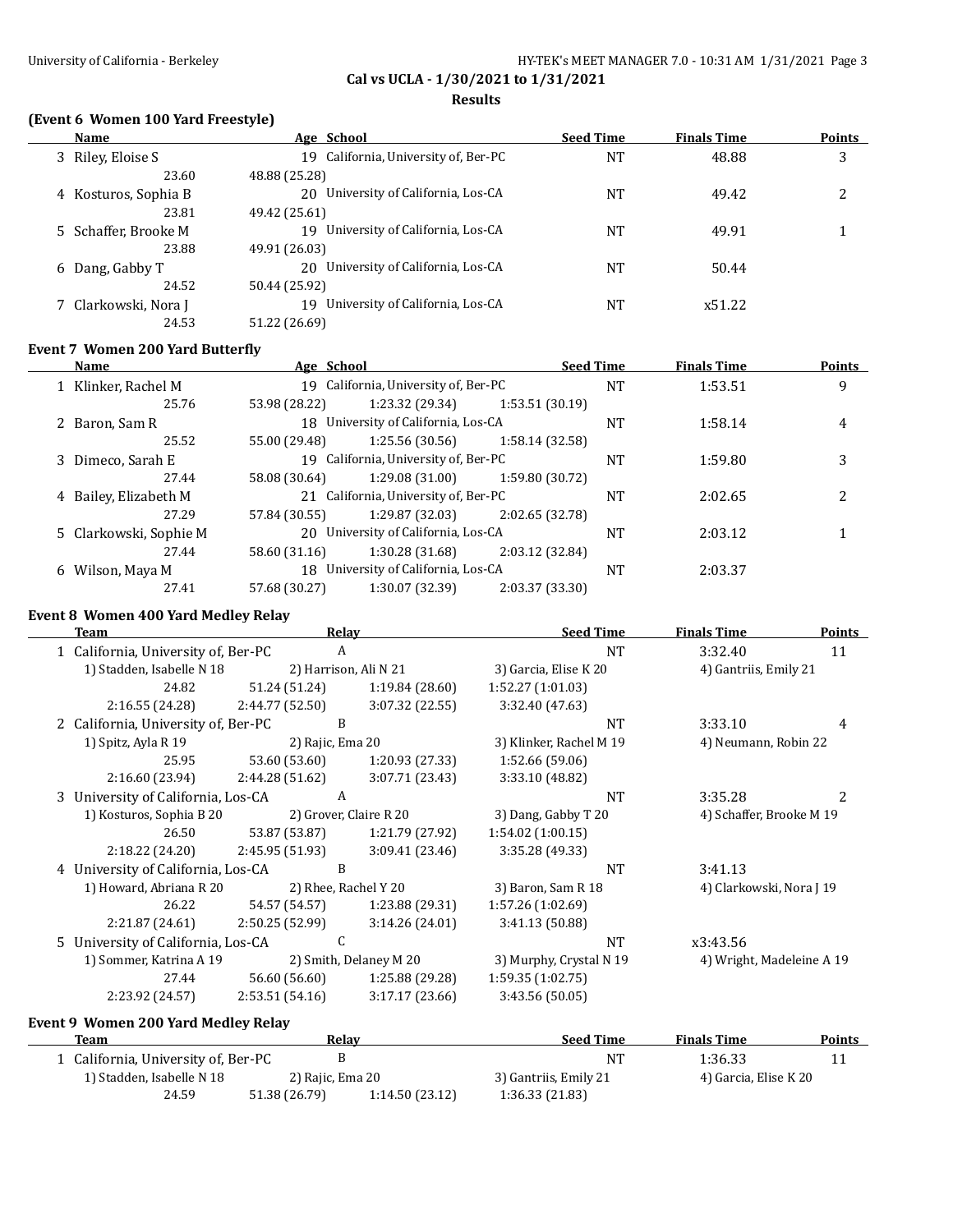#### **Results**

## **(Event 9 Women 200 Yard Medley Relay)**

| (Event 9 Women 200 Yard Medley Relay) |               |                        |                           |                           |        |
|---------------------------------------|---------------|------------------------|---------------------------|---------------------------|--------|
| Team                                  | Relay         |                        | <b>Seed Time</b>          | <b>Finals Time</b>        | Points |
| 2 University of California, Los-CA    | A             |                        | <b>NT</b>                 | 1:39.18                   | 4      |
| 1) Kosturos, Sophia B 20              |               | 2) Grover, Claire R 20 | 3) Dang, Gabby T 20       | 4) Schaffer, Brooke M 19  |        |
| 25.58                                 | 52.71 (27.13) | 1:16.56(23.85)         | 1:39.18 (22.62)           |                           |        |
| 3 University of California, Los-CA    | B             |                        | <b>NT</b>                 | 1:42.24                   |        |
| 1) Howard, Abriana R 20               |               | 2) Rhee, Rachel Y 20   | 3) Baron, Sam R 18        | 4) Wright, Madeleine A 19 |        |
| 26.05                                 | 55.29 (29.24) | 1:19.39(24.10)         | 1:42.24 (22.85)           |                           |        |
| 4 University of California, Los-CA    | C             |                        | <b>NT</b>                 | x1:43.53                  |        |
| 1) Sommer, Katrina A 19               |               | 2) Kirschke, Ella M 20 | 3) Murphy, Crystal N 19   | 4) Clarkowski, Nora J 19  |        |
| 26.70                                 | 56.83 (30.13) | 1:20.95(24.12)         | 1:43.53 (22.58)           |                           |        |
| California, University of, Ber-PC     | A             |                        | <b>NT</b>                 | X1:40.13                  |        |
| 1) Wilson, Alicia M 20                |               | 2) Harrison, Ali N 21  | 3) Klinker, Rachel M 19   | 4) Spitz, Ayla R 19       |        |
| 25.13                                 | 53.18 (28.05) | 1:17.46 (24.28)        | 1:40.13(22.67)            |                           |        |
| --- California, University of, Ber-PC | C             |                        | <b>NT</b>                 | X1:43.42                  |        |
| 1) Laughlin, Tea R 18                 |               | 2) Tuck, Natalie E 21  | 3) Bailey, Elizabeth M 21 | 4) Allen, Mara J 18       |        |
| 25.56                                 | 54.73 (29.17) | 1:20.28 (25.55)        | 1:43.42 (23.14)           |                           |        |

#### **Event 10 Women 1650 Yard Freestyle**

| <b>Name</b>             | Age School       |                                      | <b>Seed Time</b> |           | <b>Finals Time</b> | <b>Points</b>  |
|-------------------------|------------------|--------------------------------------|------------------|-----------|--------------------|----------------|
| 1 Dimeco, Sarah E       |                  | 19 California, University of, Ber-PC |                  | <b>NT</b> | 16:13.97           | 9              |
| 26.79                   | 55.97 (29.18)    | 1:25.40 (29.43)                      | 1:55.09 (29.69)  |           |                    |                |
| 2:24.86 (29.77)         | 2:54.61 (29.75)  | 3:24.50 (29.89)                      | 3:54.26 (29.76)  |           |                    |                |
| 4:24.04 (29.78)         | 4:53.70 (29.66)  | 5:23.47 (29.77)                      | 5:53.52 (30.05)  |           |                    |                |
| 6:23.08 (29.56)         | 6:52.67 (29.59)  | 7:22.32 (29.65)                      | 7:52.02 (29.70)  |           |                    |                |
| 8:21.50 (29.48)         | 8:51.05 (29.55)  | 9:20.63 (29.58)                      | 9:50.22 (29.59)  |           |                    |                |
| 10:19.56 (29.34)        | 10:49.01 (29.45) | 11:18.57 (29.56)                     | 11:48.08 (29.51) |           |                    |                |
| 12:17.78 (29.70)        | 12:47.53 (29.75) | 13:17.15 (29.62)                     | 13:47.06 (29.91) |           |                    |                |
| 14:16.73 (29.67)        | 14:46.25 (29.52) | 15:15.75 (29.50)                     | 15:45.34 (29.59) |           | 16:13.97 (28.63)   |                |
| 2 Su, Stephanie D       |                  | 20 University of California, Los-CA  |                  | NT        | 16:45.36           | $\overline{4}$ |
| 27.88                   | 57.94 (30.06)    | 1:28.34 (30.40)                      | 1:58.91 (30.57)  |           |                    |                |
| 2:29.34 (30.43)         | 2:59.82 (30.48)  | 3:30.38 (30.56)                      | 4:00.95 (30.57)  |           |                    |                |
| 4:31.49 (30.54)         | 5:01.99 (30.50)  | 5:32.44 (30.45)                      | 6:02.86 (30.42)  |           |                    |                |
| 6:33.18 (30.32)         | 7:03.38 (30.20)  | 7:33.66 (30.28)                      | 8:04.04 (30.38)  |           |                    |                |
| 8:34.44 (30.40)         | 9:04.92 (30.48)  | 9:35.41 (30.49)                      | 10:05.82 (30.41) |           |                    |                |
| 10:36.27 (30.45)        | 11:06.51 (30.24) | 11:37.08 (30.57)                     | 12:07.55 (30.47) |           |                    |                |
| 12:38.22 (30.67)        | 13:08.83 (30.61) | 13:39.61 (30.78)                     | 14:10.49 (30.88) |           |                    |                |
| 14:41.24 (30.75)        | 15:12.11 (30.87) | 15:43.37 (31.26)                     | 16:14.16 (30.79) |           | 16:45.36 (31.20)   |                |
| 3 Sulkevich, Kathleen A |                  | 20 University of California, Los-CA  |                  | <b>NT</b> | 16:54.13           | 3              |
| 28.06                   | 58.08 (30.02)    | 1:28.17 (30.09)                      | 1:58.56 (30.39)  |           |                    |                |
| 2:28.92 (30.36)         | 2:59.69 (30.77)  | 3:30.29 (30.60)                      | 4:00.65 (30.36)  |           |                    |                |
| 4:31.21 (30.56)         | 5:01.86 (30.65)  | 5:32.47 (30.61)                      | 6:02.84 (30.37)  |           |                    |                |
| 6:33.39 (30.55)         | 7:04.09 (30.70)  | 7:34.85 (30.76)                      | 8:05.80 (30.95)  |           |                    |                |
| 8:36.62 (30.82)         | 9:07.77 (31.15)  | 9:38.59 (30.82)                      | 10:09.45 (30.86) |           |                    |                |
| 10:40.58 (31.13)        | 11:11.70 (31.12) | 11:42.68 (30.98)                     | 12:13.76 (31.08) |           |                    |                |
| 12:44.89 (31.13)        | 13:16.07 (31.18) | 13:47.34 (31.27)                     | 14:18.70 (31.36) |           |                    |                |
| 14:50.02 (31.32)        | 15:21.23 (31.21) | 15:52.20 (30.97)                     | 16:23.42 (31.22) |           | 16:54.13 (30.71)   |                |
| 4 Fanta, Greta M        |                  | 18 University of California, Los-CA  |                  | <b>NT</b> | 16:59.44           | 2              |
| 27.66                   | 57.93 (30.27)    | 1:28.58 (30.65)                      | 1:59.50 (30.92)  |           |                    |                |
| 2:30.35 (30.85)         | 3:01.37 (31.02)  | 3:32.33 (30.96)                      | 4:03.24 (30.91)  |           |                    |                |
| 4:34.34 (31.10)         | 5:05.60 (31.26)  | 5:36.49 (30.89)                      | 6:07.65(31.16)   |           |                    |                |
| 6:39.00 (31.35)         | 7:10.57 (31.57)  | 7:41.55 (30.98)                      | 8:12.97 (31.42)  |           |                    |                |
| 8:44.14 (31.17)         | 9:15.06 (30.92)  | 9:46.19 (31.13)                      | 10:17.04 (30.85) |           |                    |                |
| 10:47.90 (30.86)        | 11:19.11 (31.21) | 11:50.32 (31.21)                     | 12:21.46 (31.14) |           |                    |                |
| 12:52.72 (31.26)        | 13:23.39 (30.67) | 13:54.43 (31.04)                     | 14:25.25 (30.82) |           |                    |                |
| 14:56.33 (31.08)        | 15:27.27 (30.94) | 15:58.59 (31.32)                     | 16:29.29 (30.70) |           | 16:59.44 (30.15)   |                |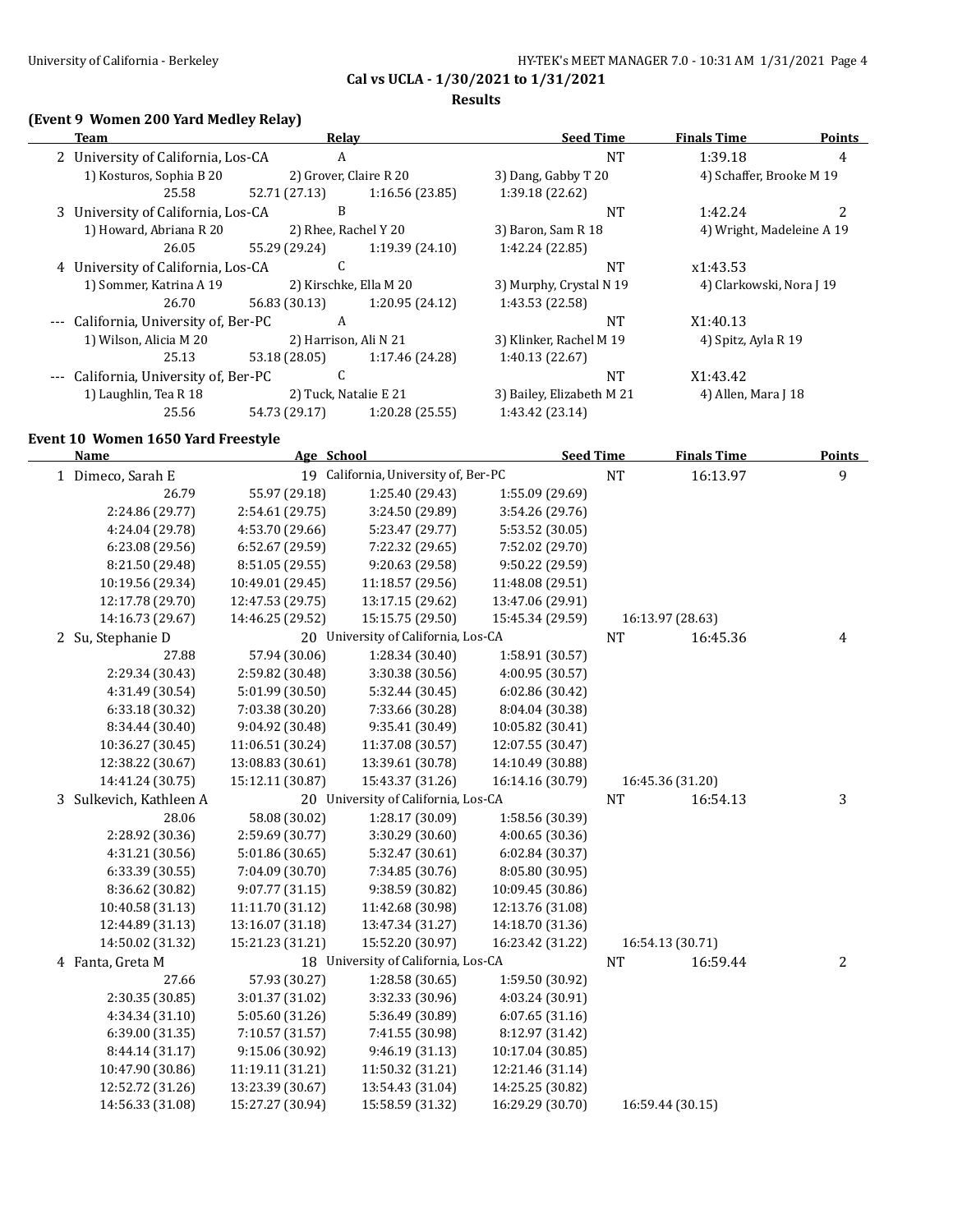**Results**

## **(Event 10 Women 1650 Yard Freestyle)**

| Name                  | Age School       |                                     | <b>Seed Time</b> |    | <b>Finals Time</b> | <b>Points</b> |
|-----------------------|------------------|-------------------------------------|------------------|----|--------------------|---------------|
| 5 Hawkins, Daniella D |                  | 19 University of California, Los-CA |                  | NT | x17:01.03          |               |
| 28.24                 | 58.86 (30.62)    | 1:29.74 (30.88)                     | 2:00.59(30.85)   |    |                    |               |
| 2:31.47 (30.88)       | 3:02.34(30.87)   | 3:33.34(31.00)                      | 4:04.24(30.90)   |    |                    |               |
| 4:35.22 (30.98)       | 5:06.22(31.00)   | 5:37.09 (30.87)                     | 6:08.24(31.15)   |    |                    |               |
| 6:39.25(31.01)        | 7:10.30(31.05)   | 7:41.22 (30.92)                     | 8:12.38 (31.16)  |    |                    |               |
| 8:43.68 (31.30)       | 9:14.80(31.12)   | 9:45.95(31.15)                      | 10:17.19 (31.24) |    |                    |               |
| 10:48.25 (31.06)      | 11:19.37 (31.12) | 11:50.42 (31.05)                    | 12:21.68 (31.26) |    |                    |               |
| 12:52.86 (31.18)      | 13:23.98 (31.12) | 13:55.19 (31.21)                    | 14:26.52 (31.33) |    |                    |               |
| 14:57.70 (31.18)      | 15:28.77 (31.07) | 15:59.91 (31.14)                    | 16:31.01 (31.10) |    | 17:01.03 (30.02)   |               |

### **Event 11 Women 50 Yard Freestyle**

| <b>Name</b>           | Age School                           | <b>Seed Time</b> | <b>Finals Time</b> | Points         |
|-----------------------|--------------------------------------|------------------|--------------------|----------------|
| 1 Riley, Eloise S     | 19 California, University of, Ber-PC | NT               | 22.28              | 9              |
| 2 Grover, Claire R    | 20 University of California, Los-CA  | NT               | 22.38              | $\overline{4}$ |
| 3 Clarkowski, Nora J  | 19 University of California, Los-CA  | NT               | 23.16              | 3              |
| 4 Wright, Madeleine A | 19 University of California, Los-CA  | NT               | 23.29              |                |
| 5 Murphy, Crystal N   | 19 University of California, Los-CA  | NT               | x23.50             |                |
| --- Garcia, Elise K   | 20 California, University of, Ber-PC | NT               | X22.34             |                |
| --- Gantriis, Emily   | 21 California, University of, Ber-PC | NT               | X22.43             |                |
| --- Allen. Mara I     | 18 California, University of, Ber-PC | <b>NT</b>        | X23.75             |                |

#### **Event 12 Women 100 Yard Backstroke**

| Name                         | Age School                             | <b>Seed Time</b> | <b>Finals Time</b> | <b>Points</b> |
|------------------------------|----------------------------------------|------------------|--------------------|---------------|
| 1 Ivey, Isabel C             | 19 California, University of, Ber-PC   | <b>NT</b>        | 51.86              | 9             |
| 25.22                        | 51.86 (26.64)                          |                  |                    |               |
| 2 Kosturos, Sophia B         | University of California, Los-CA<br>20 | NT               | 54.27              | 4             |
| 25.95                        | 54.27 (28.32)                          |                  |                    |               |
| 3 Howard, Abriana R          | University of California, Los-CA<br>20 | <b>NT</b>        | 54.68              | 3             |
| 26.61                        | 54.68 (28.07)                          |                  |                    |               |
| --- Laughlin, Tea R          | 18 California, University of, Ber-PC   | <b>NT</b>        | X54.93             |               |
| 26.86                        | 54.93 (28.07)                          |                  |                    |               |
| --- Riley, Isabella          | 18 California, University of, Ber-PC   | NT               | X55.80             |               |
| 26.63                        | 55.80 (29.17)                          |                  |                    |               |
| Bailey, Elizabeth M<br>$---$ | 21 California, University of, Ber-PC   | NT               | X57.52             |               |
| 28.14                        | 57.52 (29.38)                          |                  |                    |               |

### **Event 13 Women 200 Yard Breaststroke**

| Name                      | Age School      |                                      |                 | <b>Seed Time</b> | <b>Finals Time</b> | <b>Points</b> |
|---------------------------|-----------------|--------------------------------------|-----------------|------------------|--------------------|---------------|
| 1 Rajic, Ema              |                 | 20 California, University of, Ber-PC |                 | <b>NT</b>        | 2:13.09            | 9             |
| 28.90                     | 1:02.24 (33.34) | 1:37.42 (35.18)                      | 2:13.09 (35.67) |                  |                    |               |
| 2 Sommer, Katrina A       |                 | 19 University of California, Los-CA  |                 | NT               | 2:22.14            | 4             |
| 32.02                     | 1:07.53(35.51)  | 1:44.15(36.62)                       | 2:22.14 (37.99) |                  |                    |               |
| --- Tuck. Natalie E       |                 | 21 California, University of, Ber-PC |                 | NT               | X2:18.21           |               |
| 31.00                     | 1:06.17(35.17)  | 1:42.34(36.17)                       | 2:18.21 (35.87) |                  |                    |               |
| --- Skorus-Neely, Alexa C |                 | 21 California, University of, Ber-PC |                 | NT               | X2:22.17           |               |
| 32.79                     | 1:08.96 (36.17) | 1:45.38 (36.42)                      | 2:22.17 (36.79) |                  |                    |               |

#### **Event 14 Women 200 Yard Freestyle**

| Name             | Age School    |                                      | <b>Seed Time</b> |    | <b>Finals Time</b> | <b>Points</b> |
|------------------|---------------|--------------------------------------|------------------|----|--------------------|---------------|
| Neumann, Robin   |               | 22 California, University of, Ber-PC |                  | NT | 1:44.01            |               |
| 24.57            | 51.23 (26.66) | 1:17.72 (26.49)                      | 1:44.01 (26.29)  |    |                    |               |
| 2 Rhee, Rachel Y |               | 20 University of California, Los-CA  |                  | NΤ | 1:49.27            |               |
| 25.06            | 52.53 (27.47) | 1:20.99 (28.46)                      | 1:49.27 (28.28)  |    |                    |               |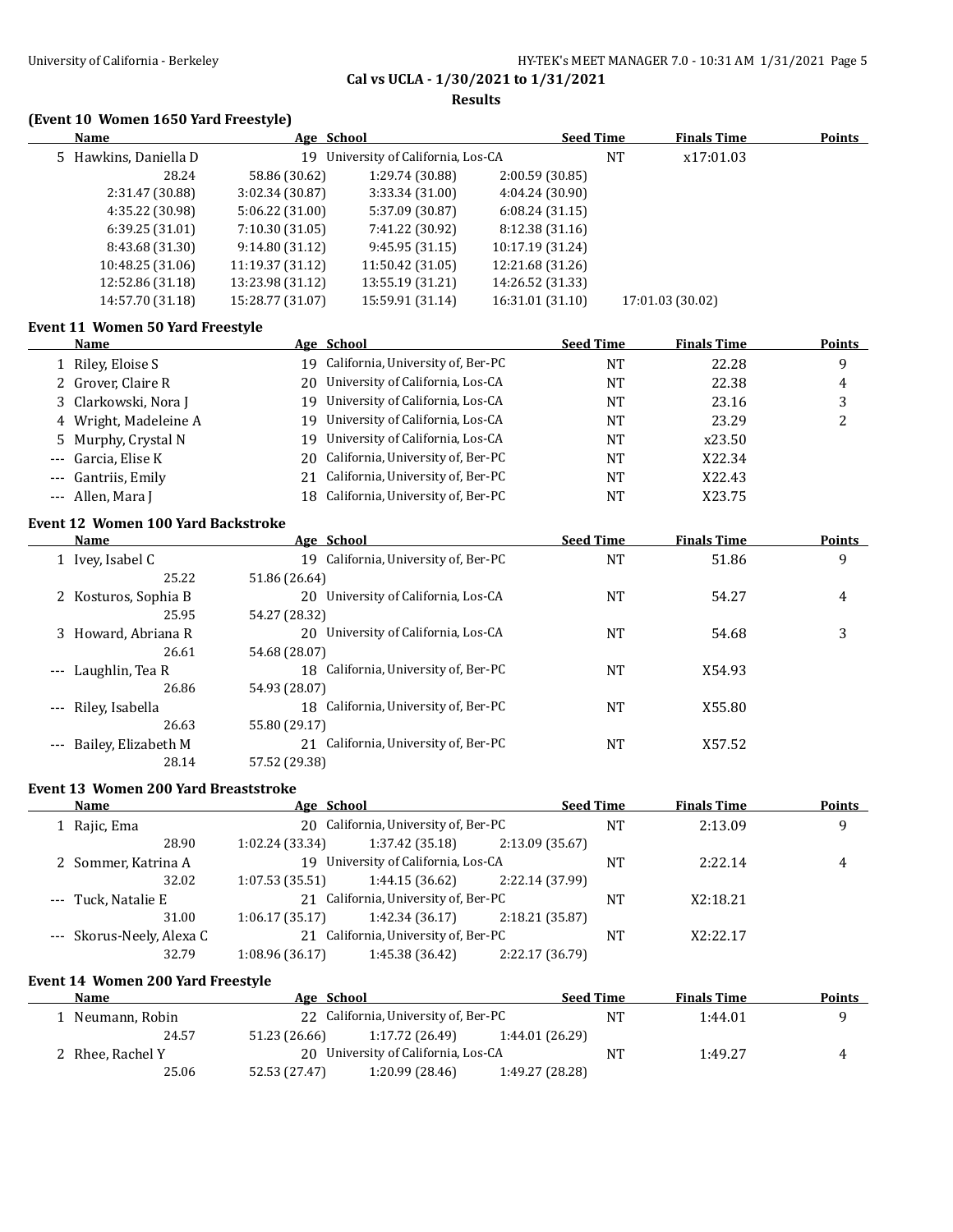### **Results**

## **(Event 14 Women 200 Yard Freestyle)**

| Name                    | Age School    |                                      | <b>Seed Time</b> |           | <b>Finals Time</b> | <b>Points</b> |
|-------------------------|---------------|--------------------------------------|------------------|-----------|--------------------|---------------|
| 3 Schaffer, Brooke M    |               | 19 University of California, Los-CA  |                  | <b>NT</b> | 1:49.58            | 3             |
| 25.28                   | 52.80 (27.52) | 1:20.98 (28.18)                      | 1:49.58 (28.60)  |           |                    |               |
| 4 Johnson, Lauryn M     |               | 19 University of California, Los-CA  |                  | NT        | 1:50.83            | 2             |
| 26.00                   | 53.99 (27.99) | 1:22.70 (28.71)                      | 1:50.83 (28.13)  |           |                    |               |
| 5 Wilson, Maya M        |               | 18 University of California, Los-CA  |                  | NT        | x1:51.45           |               |
| 26.35                   |               | 54.36 (28.01) 1:23.01 (28.65)        | 1:51.45 (28.44)  |           |                    |               |
| --- Spitz, Ayla R       |               | 19 California, University of, Ber-PC |                  | NT        | X1:46.30           |               |
| 24.60                   | 51.30 (26.70) | 1:18.60 (27.30)                      | 1:46.30 (27.70)  |           |                    |               |
| --- Klinker, Rachel M   |               | 19 California, University of, Ber-PC |                  | <b>NT</b> | X1:48.21           |               |
| 25.12                   |               | 52.21 (27.09) 1:19.95 (27.74)        | 1:48.21 (28.26)  |           |                    |               |
| --- Stadden, Isabelle N |               | 18 California, University of, Ber-PC |                  | NT        | X1:49.12           |               |
| 24.67                   |               | 52.43 (27.76) 1:21.07 (28.64)        | 1:49.12 (28.05)  |           |                    |               |
| --- Dimeco, Sarah E     |               | 19 California, University of, Ber-PC |                  | NT        | X1:50.82           |               |
| 25.94                   | 54.24 (28.30) | 1:22.87 (28.63)                      | 1:50.82 (27.95)  |           |                    |               |
| --- Allen, Mara J       |               | 18 California, University of, Ber-PC |                  | <b>NT</b> | X1:51.12           |               |
| 26.31                   |               | 54.72 (28.41) 1:22.85 (28.13)        | 1:51.12 (28.27)  |           |                    |               |
| --- Bailey, Elizabeth M |               | 21 California, University of, Ber-PC |                  | NT        | X1:52.70           |               |
| 26.55                   | 55.12 (28.57) | 1:24.02 (28.90)                      | 1:52.70 (28.68)  |           |                    |               |
| --- Fanta, Greta M      |               | 18 University of California, Los-CA  |                  | NT        | X1:54.84           |               |
| 26.52                   |               | 55.66 (29.14) 1:25.92 (30.26)        | 1:54.84 (28.92)  |           |                    |               |
| Hawkins, Daniella D     |               | 19 University of California, Los-CA  |                  | NT        | X1:55.46           |               |
| 26.93                   | 56.42 (29.49) | 1:26.36 (29.94)                      | 1:55.46(29.10)   |           |                    |               |

#### **Event 15 Women 100 Yard Butterfly**

| Name                   | Age School                              | <b>Seed Time</b> | <b>Finals Time</b> | <b>Points</b> |
|------------------------|-----------------------------------------|------------------|--------------------|---------------|
| 1 Ivey, Isabel C       | 19 California, University of, Ber-PC    | <b>NT</b>        | 52.27              | 9             |
| 24.59                  | 52.27 (27.68)                           |                  |                    |               |
| 2 Baron, Sam R         | 18 University of California, Los-CA     | <b>NT</b>        | 52.90              | 4             |
| 24.86                  | 52.90 (28.04)                           |                  |                    |               |
| 3 Dang, Gabby T        | 20 University of California, Los-CA     | <b>NT</b>        | 53.04              | 3             |
| 24.80                  | 53.04 (28.24)                           |                  |                    |               |
| 4 Murphy, Crystal N    | 19 University of California, Los-CA     | <b>NT</b>        | 54.47              | 2             |
| 25.63                  | 54.47 (28.84)                           |                  |                    |               |
| 5 Clarkowski, Sophie M | 20 University of California, Los-CA     | <b>NT</b>        | x55.61             |               |
| 25.75                  | 55.61 (29.86)                           |                  |                    |               |
| --- Harrison, Ali N    | 21 California, University of, Ber-PC    | <b>NT</b>        | X54.51             |               |
| 25.40                  | 54.51 (29.11)                           |                  |                    |               |
| --- Gantriis, Emily    | California, University of, Ber-PC<br>21 | <b>NT</b>        | X55.35             |               |
| 25.17                  | 55.35 (30.18)                           |                  |                    |               |

## **Event 16 Women 400 Yard IM**

 $\overline{a}$ 

| <b>Name</b>             | Age School      |                                      |                 | <b>Seed Time</b> | <b>Finals Time</b> | <b>Points</b> |
|-------------------------|-----------------|--------------------------------------|-----------------|------------------|--------------------|---------------|
| 1 Wilson, Alicia M      |                 | 20 California, University of, Ber-PC |                 | NT               | 4:06.64            | 9             |
| 25.83                   | 55.78 (29.95)   | 1:27.23(31.45)                       | 1:58.83(31.60)  |                  |                    |               |
| 2:33.42 (34.59)         | 3:09.19(35.77)  | 3:38.68(29.49)                       | 4:06.64(27.96)  |                  |                    |               |
| 2 Kirschke, Ella M      |                 | 20 University of California, Los-CA  |                 | NT               | 4:17.22            | 4             |
| 27.25                   | 58.08 (30.83)   | 1:31.22(33.14)                       | 2:03.89 (32.67) |                  |                    |               |
| 2:39.28 (35.39)         | 3:16.49(37.21)  | 3:47.54(31.05)                       | 4:17.22 (29.68) |                  |                    |               |
| 3 Smith, Delaney M      |                 | 20 University of California, Los-CA  |                 | NT               | 4:19.18            | 3             |
| 28.09                   | 59.26 (31.17)   | 1:32.04 (32.78)                      | 2:03.87 (31.83) |                  |                    |               |
| 2:40.34 (36.47)         | 3:18.00(37.66)  | 3:49.12(31.12)                       | 4:19.18(30.06)  |                  |                    |               |
| 4 Sulkevich, Kathleen A |                 | 20 University of California, Los-CA  |                 | NT               | 4:30.68            | າ             |
| 29.05                   | 1:02.01(32.96)  | 1:37.16(35.15)                       | 2:11.24 (34.08) |                  |                    |               |
| 2:51.67 (40.43)         | 3:30.30 (38.63) | 4:00.88 (30.58)                      | 4:30.68 (29.80) |                  |                    |               |